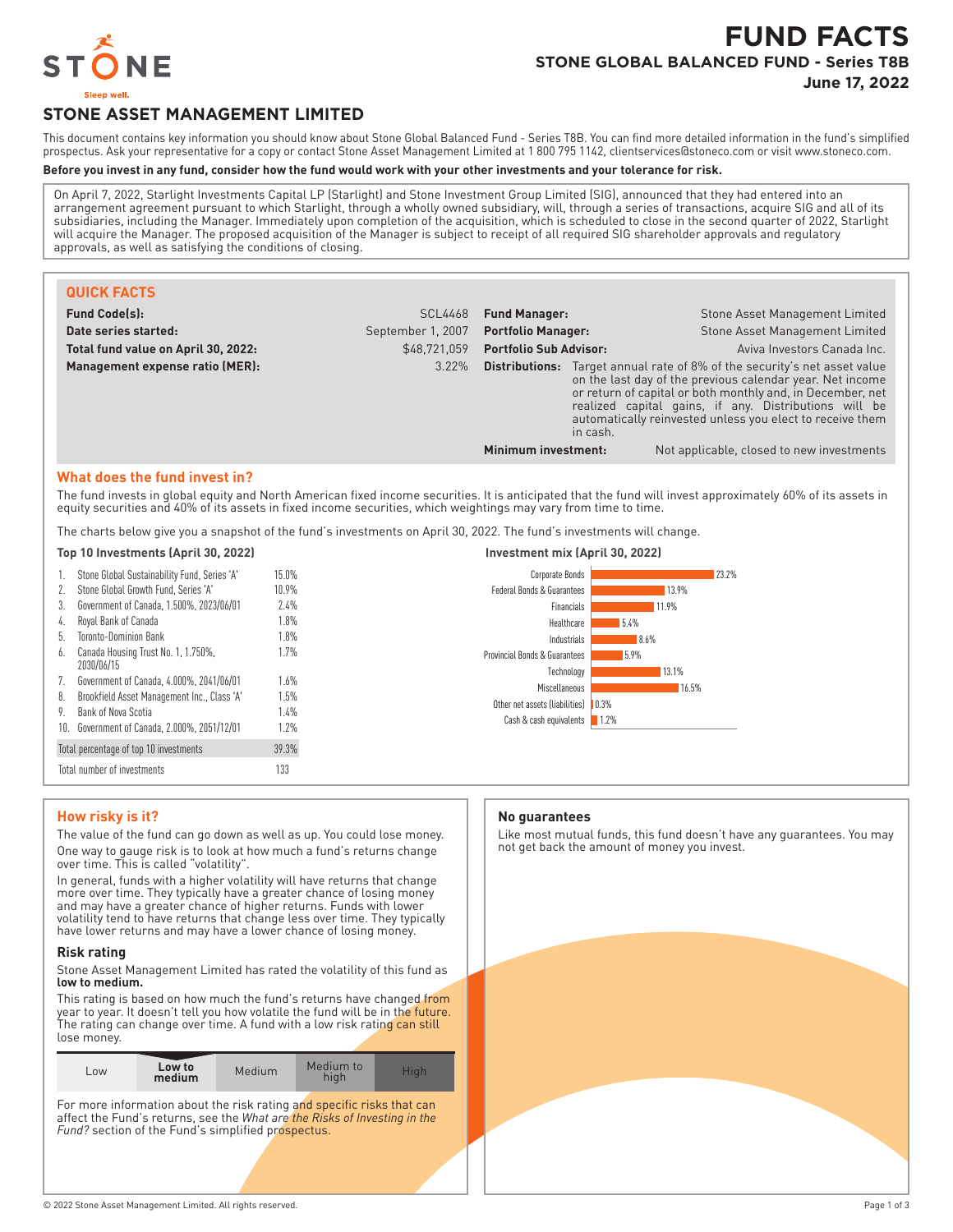

#### **STONE GLOBAL BALANCED FUND - Series T8B**

#### **How has the fund performed?**

This section tells you how Series T8B securities of the fund has performed over the past 10 years. Returns are after expenses have been deducted. These expenses reduce the fund's returns.

#### **Year-by-year returns**

The bar chart shows how the Series of the fund performed in each of the past 10 years. The fund's Series value has decreased in 2 of the past 10 years. The range of returns and change from year to year can help you assess how risky the Series of the fund has been in the past. It does not tell you how the Series of the fund will perform in the future.



#### **Best and worst 3-month returns**

This table shows the best and worst returns for Series T8B securities of the fund in a 3-month period over the past 10 years. The best and worst 3-month returns could be higher or lower in the future. Consider how much of a loss you could afford to take in a short period of time.

|              | <b>Return</b> | $\vert$ 3 months ending | If you invested \$1,000 at the beginning of the period |
|--------------|---------------|-------------------------|--------------------------------------------------------|
| Best return  | 11.24%        | June 30, 2020           | Your investment would rise to \$1.112.40.              |
| Worst return | $-9.23%$      | March 31, 2022          | Your investment would drop to \$906.80.                |

#### **Average return**

The annual compound return of the Series of the fund was approximately 5.0% over the past 10 years. If you had invested \$1,000 in the Series of the fund 10 years ago, your investment would now be worth \$1,633.83.

#### **Who is this fund for?**

#### **This fund is suitable for investors:**

- Seeking both capital growth and income
- With a mid-term to long-term investment horizon with a low to medium risk tolerance

This fund may not be suitable for investors with a short-term investment horizon.

#### **A word about tax**

In general, you'll have to pay income tax on any money you make on a fund. How much you pay depends on the tax laws where you live and whether or not you hold the fund in a registered plan such as a Registered Retirement Savings Plan or a Tax-Free Savings Account.

Keep in mind that if you hold your fund in a non-registered account, fund distributions are included in your taxable income, whether you get them in cash or have them reinvested.

#### **How much does it cost?**

The following tables show the fees and expenses you could pay to buy, own and sell Series T8B securities of the fund.

The fees and expenses – including any commissions – can vary among series of a fund and among funds. Higher commissions can influence representatives to recommend one investment over another. Ask about other funds and investments that may be suitable for you at a lower cost.

#### **1. Sales charges**

Series T8B is the deferred sales charge option.

| <b>Sales charge option</b> | What you pay                                                                                                                                                                                                                                           |                                                                                               | <b>How it works</b>                                                                                                                                                                                                                                                                                                                                                              |
|----------------------------|--------------------------------------------------------------------------------------------------------------------------------------------------------------------------------------------------------------------------------------------------------|-----------------------------------------------------------------------------------------------|----------------------------------------------------------------------------------------------------------------------------------------------------------------------------------------------------------------------------------------------------------------------------------------------------------------------------------------------------------------------------------|
|                            | in percent $(\%)$                                                                                                                                                                                                                                      | in dollars (\$)                                                                               |                                                                                                                                                                                                                                                                                                                                                                                  |
| Deferred sales<br>charge   | If you sell within:<br>year of buying:<br>2 years of buying: 5.00%<br>3 years of buying:<br>4 years of buying:<br>$3.50\%$<br>5 years of buying:<br>$3.00\%$<br>6 years of buying:<br>2.50%<br>7 years of buying:<br>2.00%<br>Thereafter<br><b>Nil</b> | \$0 to \$60 when you<br>6.00% sell securities with<br>an original cost of<br>$4.00\%$ \$1.000 | When you buy the fund, Stone pays your representative's firm a commission of<br>$5%$ .<br>When you sell your investment, you may be charged a redemption fee.<br>The amount you pay is based on what you paid for the securities and the date<br>you purchased the securities.<br>You can sell up to 10% of your securities each year without paying a deferred<br>sales charge. |